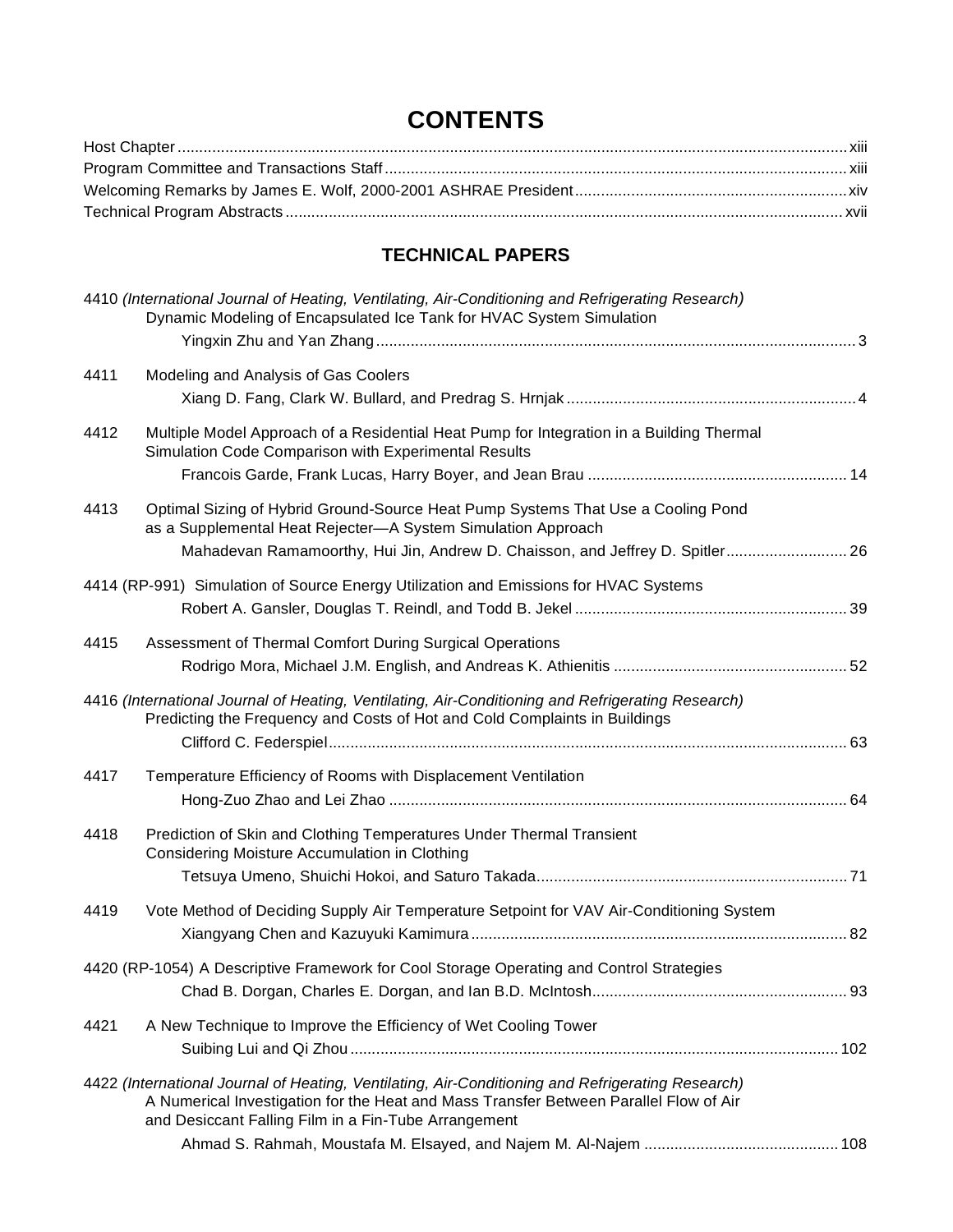| 4423 | A Simple Approach to Thermal Performance Analysis of Small Hermetic Reciprocating Compressors                                                                                                       |  |
|------|-----------------------------------------------------------------------------------------------------------------------------------------------------------------------------------------------------|--|
| 4424 | A Simplified Tool for Assessing the Feasibility of Ground-Source Heat Pump Projects                                                                                                                 |  |
| 4425 | Flow Calculations for Fixed-Area Expansion Devices                                                                                                                                                  |  |
|      | 4426 (International Journal of Heating, Ventilating, Air-Conditioning and Refrigerating Research)<br>Calibration of a Calorimeter for Thermal Resistance Measurements of Advanced Insulation Panels |  |
| 4427 | Chloride, Fluoride, and Acidity Measurements in Refrigerants                                                                                                                                        |  |
| 4428 | Dedicated Outdoor Air-Dual Wheel System Control Requirements                                                                                                                                        |  |
|      | 4429 (RP-909) Determine the Efficacy of Antimicrobial Treatments of Fibrous Air Filters                                                                                                             |  |
| 4430 | The Potential Application of Water Mist System for Fire Protection in Atria                                                                                                                         |  |
| 4431 | Effect of 1997 Handbook Summer Design Temperature Specifications on Enthalpy and Humidity Ratio                                                                                                     |  |
| 4432 | Efficacy of DBNPA Against Legionella pneumophila: Experimental Results in a Model Water System<br>Yang Gao, Ping Zhou, Y. Eason Lin, Radisav D. Vidic, and Janet E. Stout 184                       |  |
| 4433 | Energy Retrofit of a Neoclassic Office Building-Social Aspects and Lessons Learned                                                                                                                  |  |
|      | 4434 (RP-880) Evaluation of Biofiltration of Air-An Innovative Air Pollution Control Technology<br>Kevin A. Janni, Walter J. Maier, Thomas H. Kuehn, Ching-Hsu Yang,                                |  |
|      | 4435 (RP-986) Experimental Determination of the Effects of Turbulence Intensity on the<br>Performance of Rotating Vane Anenometers                                                                  |  |
| 4436 | Experimental Study of an R-407C Heat Pump Water Heater<br>Vince C. Mei, Ronald E. Domitrovic, Wayne H. Brewer, Fang C. Chen, and Titu R. Doctor 224                                                 |  |
| 4437 | Experimental Study of Flow Characteristics of a Diffuser for Under Floor Air-Conditioning System                                                                                                    |  |
|      | 4438 (RP-813) Forced Dispersion of Ammonia Plumes into the Atmosphere                                                                                                                               |  |
| 4439 | Heat and Mass Transfer Properties of Zeolite 13X-H <sub>2</sub> 0 Adsorption Reactor                                                                                                                |  |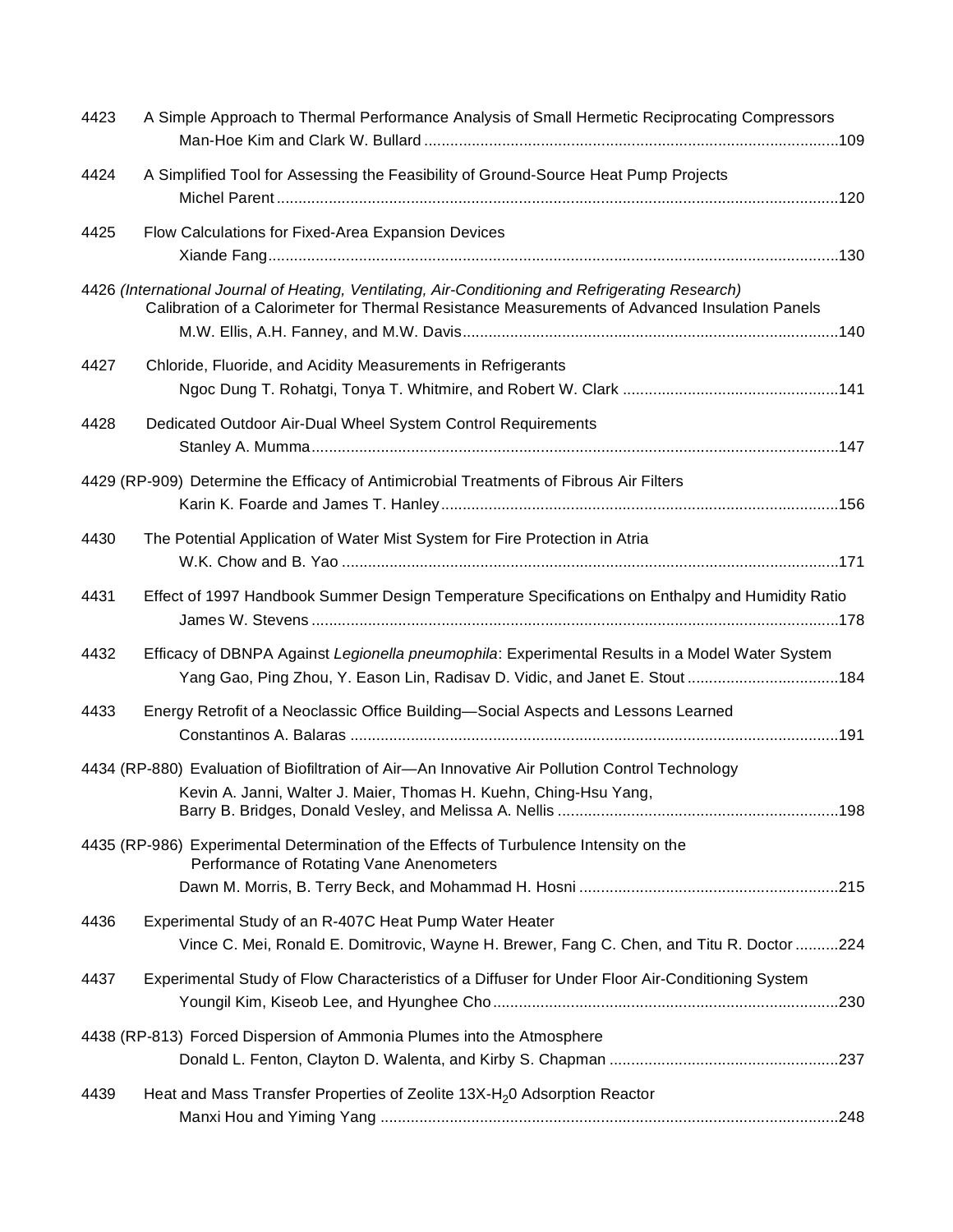| 4440 | Heat Transfer and Pressure Drop of Gas Coolers                                                                                                                                                                                                                             |  |
|------|----------------------------------------------------------------------------------------------------------------------------------------------------------------------------------------------------------------------------------------------------------------------------|--|
|      |                                                                                                                                                                                                                                                                            |  |
|      | 4441 (International Journal of Heating, Ventilating, Air-Conditioning and Refrigerating Research)<br>Intelligent Control to Reduce Superheat Hunting and Optimize Evaporator<br>Performance in Container Refrigeration                                                     |  |
|      |                                                                                                                                                                                                                                                                            |  |
|      | 4442 (International Journal of Heating, Ventilating, Air-Conditioning and Refrigerating Research)<br>Long-Term Hydraulic Performance of Dehumidifying Heat Exchangers<br>With and Without Hydrophilic Coating                                                              |  |
|      |                                                                                                                                                                                                                                                                            |  |
|      | 4443 (International Journal of Heating, Ventilating, Air-Conditioning and Refrigerating Research)<br>Nucleate Boiling of Halocarbon Refrigerants: Heat Transfer Correlations                                                                                               |  |
|      |                                                                                                                                                                                                                                                                            |  |
| 4444 | Optimization of Hydraulic Conditions in District Heating Networks                                                                                                                                                                                                          |  |
|      |                                                                                                                                                                                                                                                                            |  |
| 4445 | Spatial Homogeneity of Air in a Mushroom Tunnel: Single vs. Boost Duct Air Distribution Systems                                                                                                                                                                            |  |
|      |                                                                                                                                                                                                                                                                            |  |
| 4446 | Stability Analysis and Tuning of PID Controller in VAV Systems                                                                                                                                                                                                             |  |
|      | Masato Kasahara, Takanori Yamazuki, Yoshiaki Kuzuu, Yukihiro Hashimoto,                                                                                                                                                                                                    |  |
| 4447 | The Nulling Test: A New Measurement Technique of Estimating Duct Leakage in Residential Homes                                                                                                                                                                              |  |
|      | 4448 (International Journal of Heating, Ventilating, Air-Conditioning and Refrigerating Research)<br>Theoretical Performance Comparison of CO <sub>2</sub> Transcritical Cycle Technology Versus<br>HCFC-22 Technology for a Military Packaged Air Conditioner Application |  |
|      |                                                                                                                                                                                                                                                                            |  |
|      | 4449 (International Journal of Heating, Ventilating, Air-Conditioning and Refrigerating Research)<br>Theory of Heat/Mass Transfer Additives in Absorption Chillers                                                                                                         |  |
|      |                                                                                                                                                                                                                                                                            |  |
|      | 4450 (RP-1011) Utility/Customer Information Services, Part 1: Descriptions of Services and Discussion<br>on Interoperability for Service Implementation                                                                                                                    |  |
|      |                                                                                                                                                                                                                                                                            |  |
|      | 4451 (RP-1011) Utility/Customer Information Services, Part 2: Data Object Modeling and Mapping to BACnet™                                                                                                                                                                  |  |
|      |                                                                                                                                                                                                                                                                            |  |
| 4452 | Validation of EHD-Enhanced Nucleate Boiling Correlation                                                                                                                                                                                                                    |  |
|      | Christopher C. Pascual, Jorg H. Stromberger, Sheldon M. Jeter, and Said I. Abdel-Khalik  326                                                                                                                                                                               |  |
|      | 4453 (International Journal of Heating, Ventilating, Air-Conditioning and Refrigerating Research)<br>Wetting Coatings for Dehumidifying Heat Exchangers                                                                                                                    |  |
|      |                                                                                                                                                                                                                                                                            |  |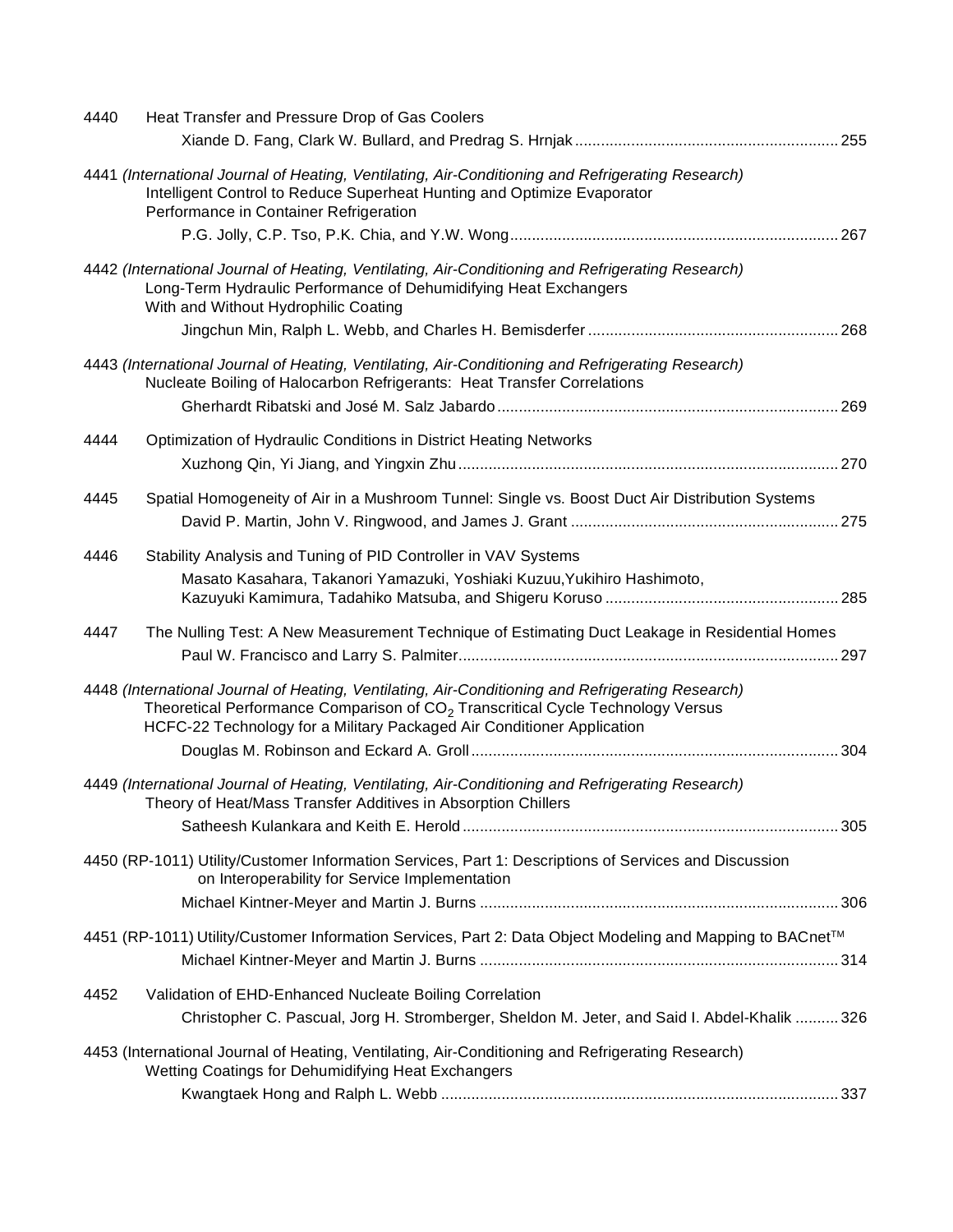| 4454    | Local Heat Transfer Characteristics of Louvered Plate Fin Surfaces                                                                                                                   |  |
|---------|--------------------------------------------------------------------------------------------------------------------------------------------------------------------------------------|--|
| 4455    | Ice Slurry Cooling Research: Effects of Microscale Ice Particle Characteristics and<br>Freezing-Point-Depressant Additives on Slurry Fluidity                                        |  |
| 4456    | (International Journal of Heating, Ventilating, Air-Conditioning and Refrigerating Research)<br>Fault Diagnosis in Air-Conditioning Systems: A Multi-Step Fuzzy Model-Based Approach |  |
|         | <b>SYMPOSIUM PAPERS</b>                                                                                                                                                              |  |
| AT-01-1 | <b>Case Studies and Modeling for Heating Systems in Special Function Buildings</b><br>and Residences with Special Emphasis on Radiant Panel Systems                                  |  |
|         | Heating of Church Buildings of Historic Importance with Direct Gas-Fired Heating Systems                                                                                             |  |
|         | Impact of Dual Utility Selection on 305 $m2$ (1000 ft <sup>2</sup> ) Residences                                                                                                      |  |
|         | An Analysis of Combined CFD and Multizone IAQ Model Assembly Issues                                                                                                                  |  |
|         | Radiant Panel Surface Temperature Over a Range of Ambient Temperatures                                                                                                               |  |
|         | Hybrid Heating and Ventilating of Industrial Facilities Connected to District Energy System                                                                                          |  |
|         | AT-01-2 Central Energy Plant kW Per Ton and Demand Controls                                                                                                                          |  |
|         | The Measurement of Energy Consumption in kW Per Ton for Central Chilled Water Plants                                                                                                 |  |
|         | Measurement Considerations for the Determination of Central Plant Efficiency                                                                                                         |  |
|         | Instrumentation Issues for Monitoring Chiller Plant Efficiency                                                                                                                       |  |
| AT-01-3 | <b>Innovative Materials and Building Envelope Systems</b>                                                                                                                            |  |
|         | Performance of Innovative Vapor Retarders Under Summer Conditions                                                                                                                    |  |
|         | Advances in Residential Wall Technologies-Simple Ways of Decreasing<br>the Whole Building Energy Consumption                                                                         |  |
|         | Development of a Textured Spun-Bonded Polyolefin Water Barrier for Stucco and EIFS                                                                                                   |  |
|         | Indoor Air Quality and Hygroscopically Active Materials                                                                                                                              |  |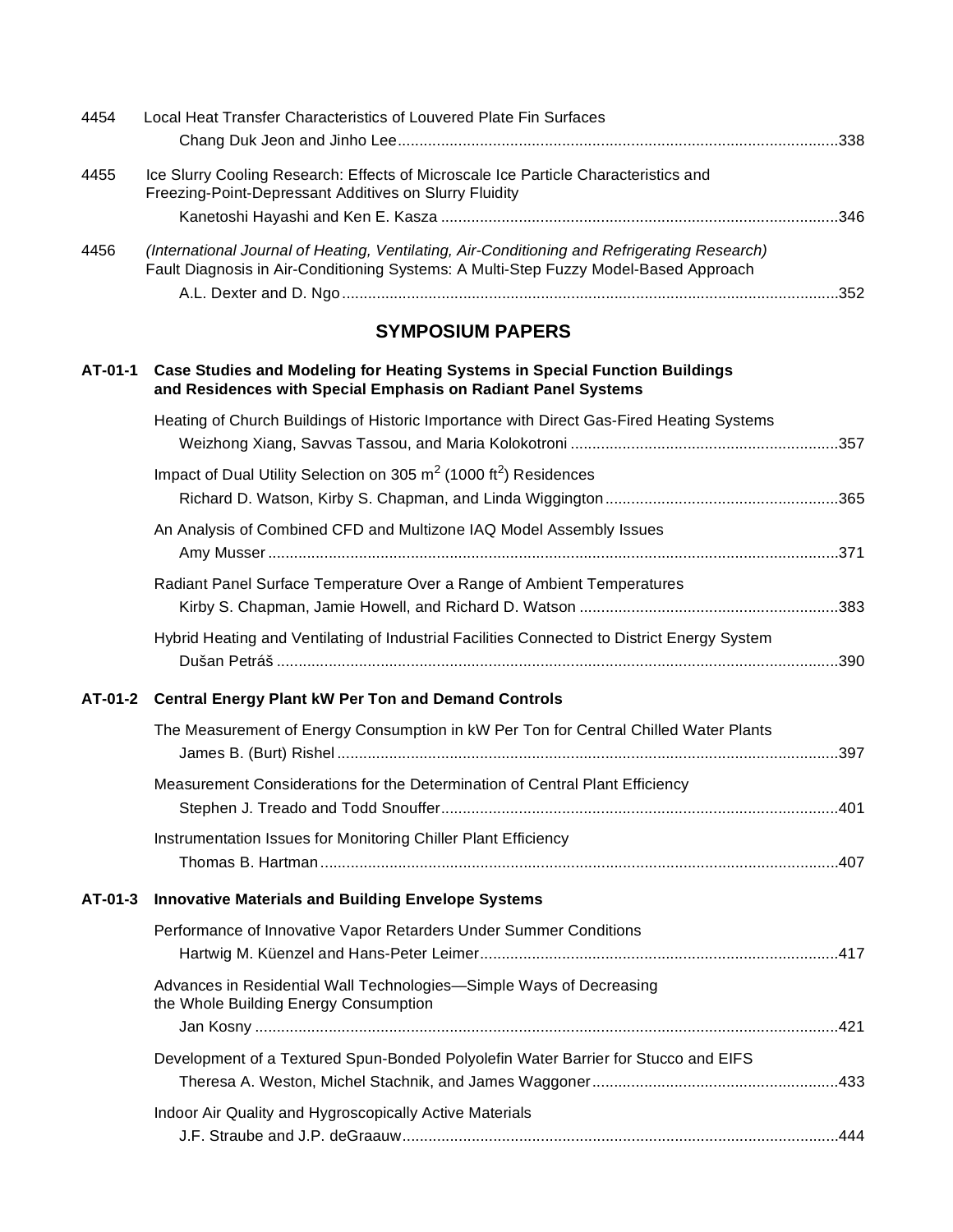| AT-01-4 | Absorption/Sorption Heat Pumps and Refrigeration Systems                                                                                           |  |
|---------|----------------------------------------------------------------------------------------------------------------------------------------------------|--|
|         | Numerical Study of Absorption in a Laminar Falling Film of Ammonia-Water                                                                           |  |
|         | Surface Tension of Aqueous Lithium Bromide with Controlled Vapor Concentration of 2-Ehtyl-Hexanol                                                  |  |
|         | Effective Lift Characterization of GAX Cycles                                                                                                      |  |
| AT-01-5 | Analysis Tools for the Design of Low Energy Cooling Systems                                                                                        |  |
|         | Night Ventilation Cooling of Office Buildings: Parametric Analyses of Conceptual Energy Impacts                                                    |  |
|         | Desiccant Cooling for Swedish Office Buildings                                                                                                     |  |
|         | Pre-Design and Design Tools for Evaporative Cooling                                                                                                |  |
|         | Guidance and Tools for Night and Evaporative Cooling in Office Buildings                                                                           |  |
| AT-01-6 | <b>TES Systems Aging Gracefully</b>                                                                                                                |  |
|         | University Hospital Chilled Water Thermal Storage—Still Meeting the Challenges                                                                     |  |
|         | Long-Term Experience with External-Melt Ice-on-Coil Storage Cooling System                                                                         |  |
|         | Reedsburg Technical College Ice Maker Heat Pump                                                                                                    |  |
| AT-01-7 | Integration of Dedicated Outside Air Dehumidification Systems<br>and Terminal Sensible Cooling/Heating                                             |  |
|         | Overview of Integrating Dedicated Outdoor Air Systems with Parallel Terminal Systems                                                               |  |
|         | Achieving Dry Outside Air in an Energy-Efficient Manner                                                                                            |  |
|         | Selecting the Supply Air Conditions for a Dedicated Outdoor Air System Working in Parallel<br>with Distributed Sensible Cooling Terminal Equipment |  |
|         | Integration of Hydronic Thermal Transport Systems with Fire Suppression Systems                                                                    |  |
|         | Ceiling Radiant Cooling Panels as a Viable Distributed Parallel Sensible Cooling Technology Integrated<br>with Dedicated Outdoor Air Systems       |  |
|         |                                                                                                                                                    |  |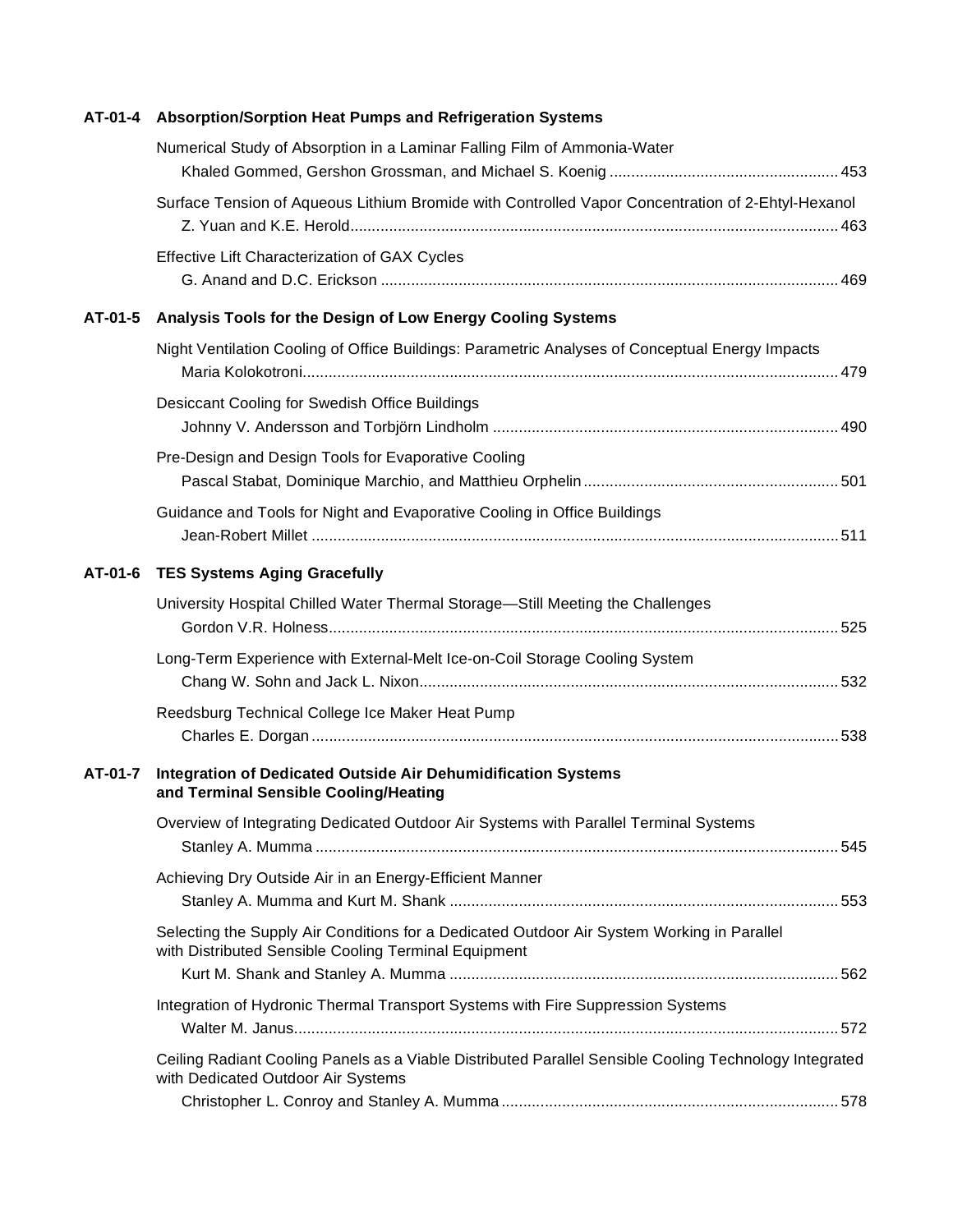| AT-01-8 | Pumping Design and Performance Modeling of Geothermal Heat Pump Systems                                                           |  |
|---------|-----------------------------------------------------------------------------------------------------------------------------------|--|
|         | Energy Use of Pumping Options for Ground-Source Heat Pumps                                                                        |  |
|         | Dual Set Point Control of Open-Loop Heat Pump Systems                                                                             |  |
|         | Ground-Coupled Heat Pump System Simulation                                                                                        |  |
|         | Field Validation of a Short Time Step Model for Vertical Ground-Loop Heat Exchangers                                              |  |
| AT-01-9 | Thermoeconomics and Second Law Analysis of HVAC&R Systems                                                                         |  |
|         | Thermoeconomic Analysis of Absorption Systems for Cooling                                                                         |  |
|         | Thermoeconomics Applied to Air-Conditioning Systems                                                                               |  |
|         | Second Law Analysis of Refrigerators and Air Conditioners                                                                         |  |
|         | Thermoeconomic Analysis of Absorption Heat Transformers                                                                           |  |
|         | Second Law Analysis of Various Double-Effect Lithium Bromide/Water Absorption Chillers                                            |  |
|         | AT-01-10 Characterizing the Performance of Non-Simple Fenestrations:<br><b>Special Problems in Shaded and Projecting Products</b> |  |
|         | The Effects of Calorimeter Tilt on the Inward-Flowing Fraction<br>of Absorbed Solar Radiation in a Venetian Blind                 |  |
|         |                                                                                                                                   |  |
|         | Effect of Tilt Angle and Temperature Difference on Solar Heat Gain<br>Coefficient Measurement of Fenestration System              |  |
|         | Test of Measured Solar Heat Gain Variation in a Fenestration<br>and Shade Combination with Respect to Test Specimen Tilt          |  |
|         | A Simplified Analysis of Radiant Heat Loss Through Projecting Fenestration Products                                               |  |
|         | AT-01-11 Smoke Management Research and Case Studies of Large Spaces                                                               |  |
|         | CFD Simulation in Atrium Smoke Management System Design                                                                           |  |
|         | The Smoke Hazard from a Fire in High Spaces (RP-899)                                                                              |  |
|         |                                                                                                                                   |  |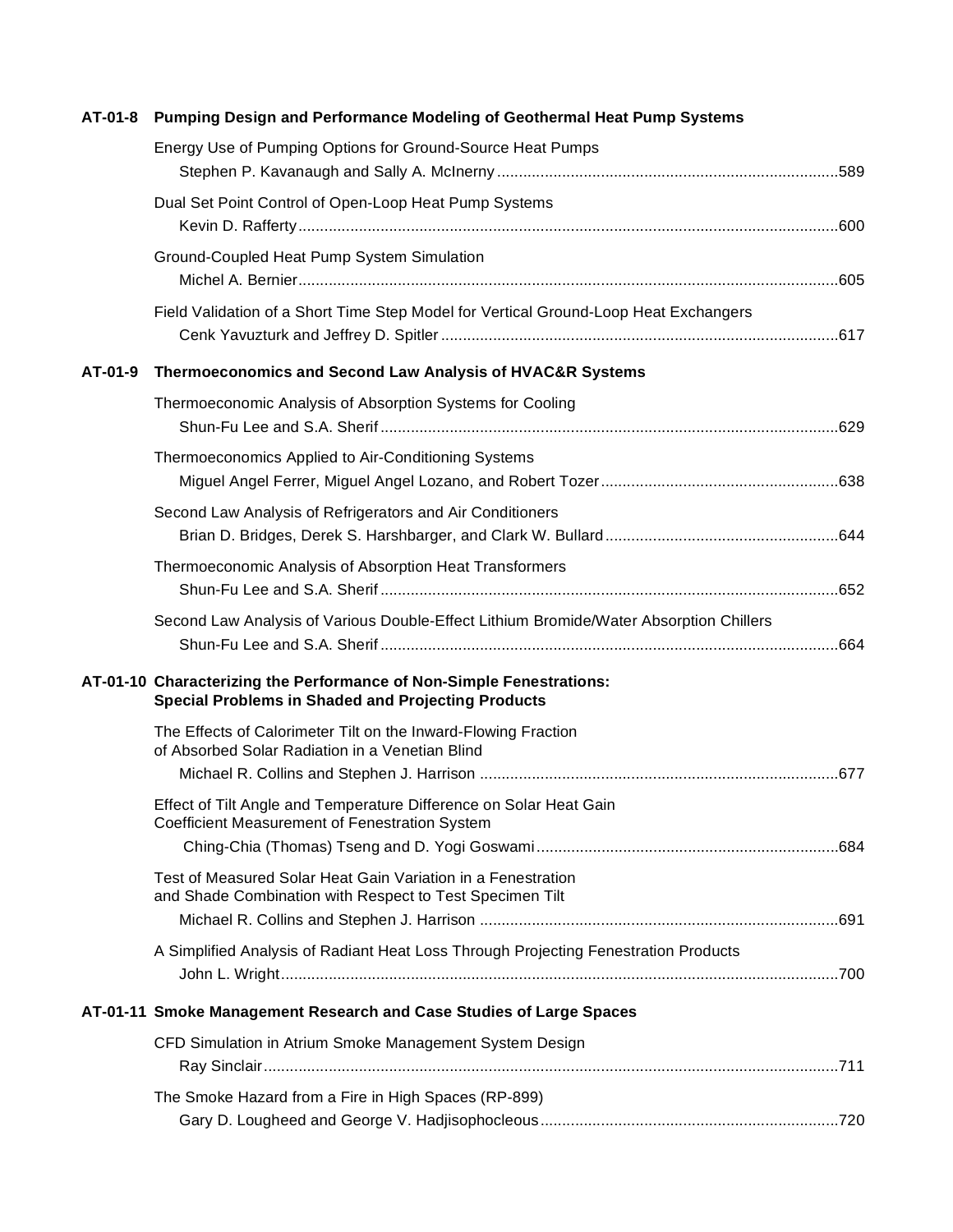| Sprinklered Mercantile Fires (RP-976)                                                                                                                                                                                    |  |
|--------------------------------------------------------------------------------------------------------------------------------------------------------------------------------------------------------------------------|--|
| Case Study of a Fire Engineering Approach to a Large, Unsprinklered<br><b>Naturally Ventilated Atrium Building</b>                                                                                                       |  |
| AT-01-12 Effects of International Building Code 2000 on Seismic Design for HVAC                                                                                                                                          |  |
|                                                                                                                                                                                                                          |  |
| Maneuvering Through the Maze of Seismic Building Codes and Guides                                                                                                                                                        |  |
| How to Use the New Codes in Moderate Seismic Areas                                                                                                                                                                       |  |
| Static Modeling of Equipment Acted on by Seismic Forces                                                                                                                                                                  |  |
| AT-01-13 Modeling and Measurement of VOC Emissions from Building Materials                                                                                                                                               |  |
| Correlations Between the Internal Diffusion and Equilibrium Partition Coefficients<br>of Volatile Organic Compounds (VOCs) in Building Materials and the VOC Properties                                                  |  |
| Effects of Airflow on VOC Emissions from "Wet" Coating Materials:<br><b>Experimental Measurements and Numerical Simulation</b><br>Xudong Yang, Qingyan Chen, Jie Zeng, Jianshun Zhang, Gang Nong, and Chia-Yu Shaw  801  |  |
| Distribution of Chemical Pollutants in a Room Based on CFD Simulation<br>Coupled with Emission/Sorption Analysis                                                                                                         |  |
| Shuzo Murakami, Shinsuke Kato, Kazuhide Ito,                                                                                                                                                                             |  |
| The Impact of Combinations of Building Materials and Intermittent Ventilation on Perceived Air Quality<br>Fariborz Haghighat, Wafa Sakr, Lars Gunnarsen, and Michael Von Grunau  821                                     |  |
| AT-01-14 Recent Results from Fault Detection and Diagnostic Research                                                                                                                                                     |  |
| Model-Based Fault Detection and Diagnosis for Cooling Towers                                                                                                                                                             |  |
| Simple Rule-Based Methods for Fault Detection and Diagnostics Applied to Packaged Air Conditioners                                                                                                                       |  |
| (International Journal of Heating, Ventilating, Air-Conditioning and Refrigerating Research)<br>Fault Diagnosis in Air-Conditioning Systems: A Multi-Step Fuzzy Model-Based Approach<br>Arthur L. Dexter and Darious Ngo |  |
| (See Technical Paper 4456, p. 352)                                                                                                                                                                                       |  |
| An Expert Rule Set for Fault Detection in Air-Handling Units                                                                                                                                                             |  |
| AT-01-15 Combustion Turbine Inlet Cooling: Creative Applications and Advances in the Technology                                                                                                                          |  |
| A Hybrid System for Combustion Turbine Inlet Air Cooling at a Cogeneration Plant in Pasadena, Texas<br>Dharam V. Punwani, Tom Pierson, James Bagley, and William A. Ryan  875                                            |  |